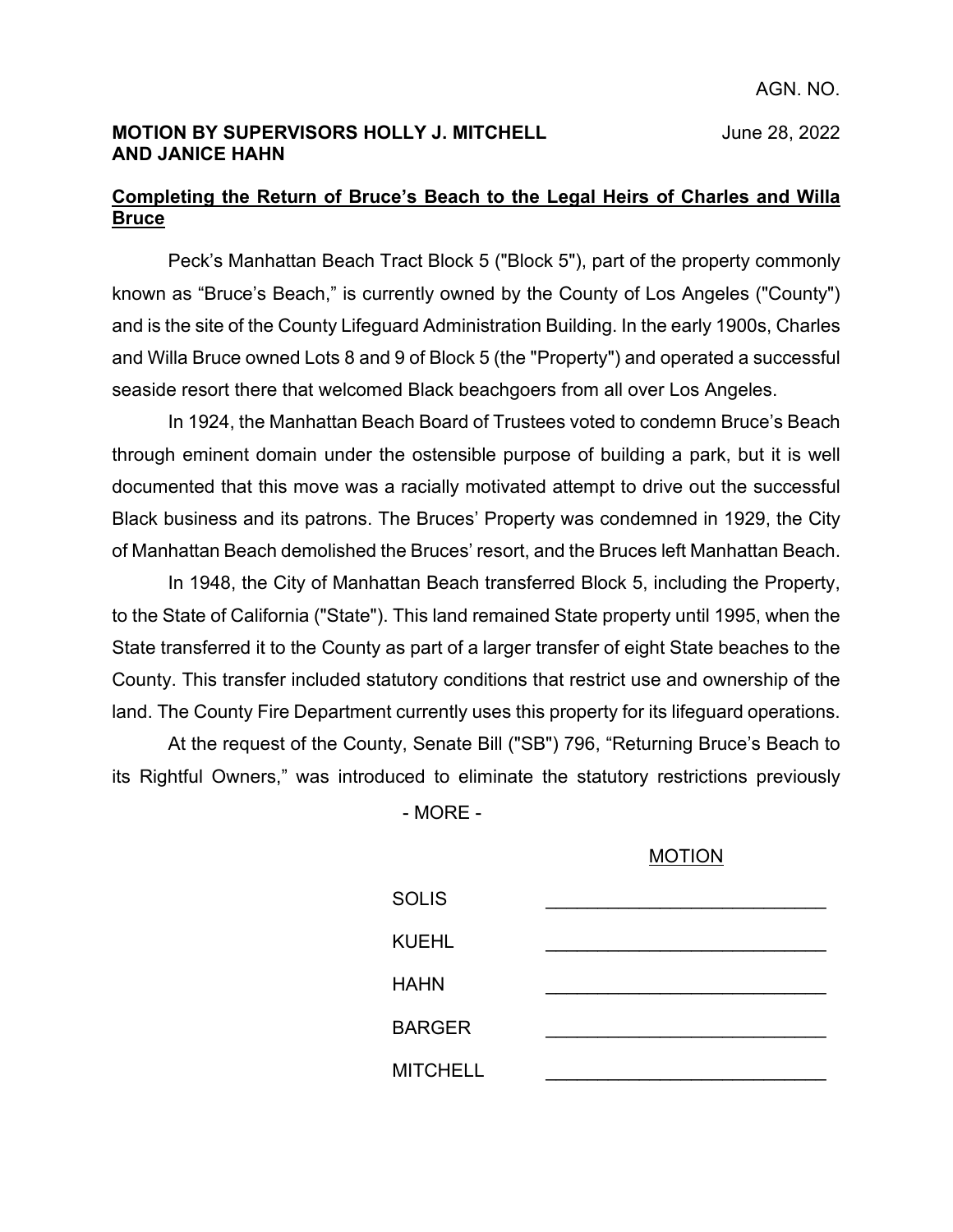placed on Block 5 that prohibited the County from transferring the Property back to the legal heirs of Charles and Willa Bruce.

On April 20, 2021, the County Board of Supervisors ("Board") voted to support SB 796, and directed County staff to formulate a plan for the return of the Property to the legal heirs of Charles and Willa Bruce. In response to the Board's April 20th motion, the Chief Executive Officer released the "Report Back on Returning Bruce's Beach to its Rightful Owners" ("Report") that included a plan to return the Property to the Bruce family.

The Report affirmed that returning the Property is in the public interest and laid out the next steps needed for land assessment, property tax evaluation, continued County occupancy of the site and/or relocation, and appropriate safeguards to ensure that the Property is transferred to the legal heirs of Charles and Willa Bruce.

On July 13, 2021, the Board directed County staff to implement the plan set forth in the Report to prepare to return the Property to the legal heirs of Charles and Willa Bruce, including retaining a third-party law firm to conduct a thorough and transparent legal heir determination process.

Both houses of the State Legislature unanimously approved SB 796, and on September 30, 2021, Governor Gavin Newsom signed SB 796 into law at Bruce's Beach. As an urgency bill, SB 796 took effect immediately upon being signed by the Governor.

In enacting SB 796, the State Legislature made findings in support of the public purpose behind the return of the Property to the legal heirs of Charles and Willa Bruce.

SB 796 directed the State Department of Parks and Recreation ("State DPR") to amend the property deed for Block 5 no later than December 31, 2021, to remove the restrictions placed upon it. Pursuant to SB 796, upon removal of the deed restrictions, notwithstanding any other law, easement, covenant, restriction, or servitude, the Property may be sold, transferred, or encumbered upon terms and conditions determined by the Board to be in the best interest of the County and the general public.

On October 5, 2021, to implement SB 796, the Board directed County staff to coordinate with State DPR to amend the property deed, prepare and present to the Board a resolution of acceptance of the amended property deed, and pursue an expeditious process to determine the legal heirs of Charles and Willa Bruce.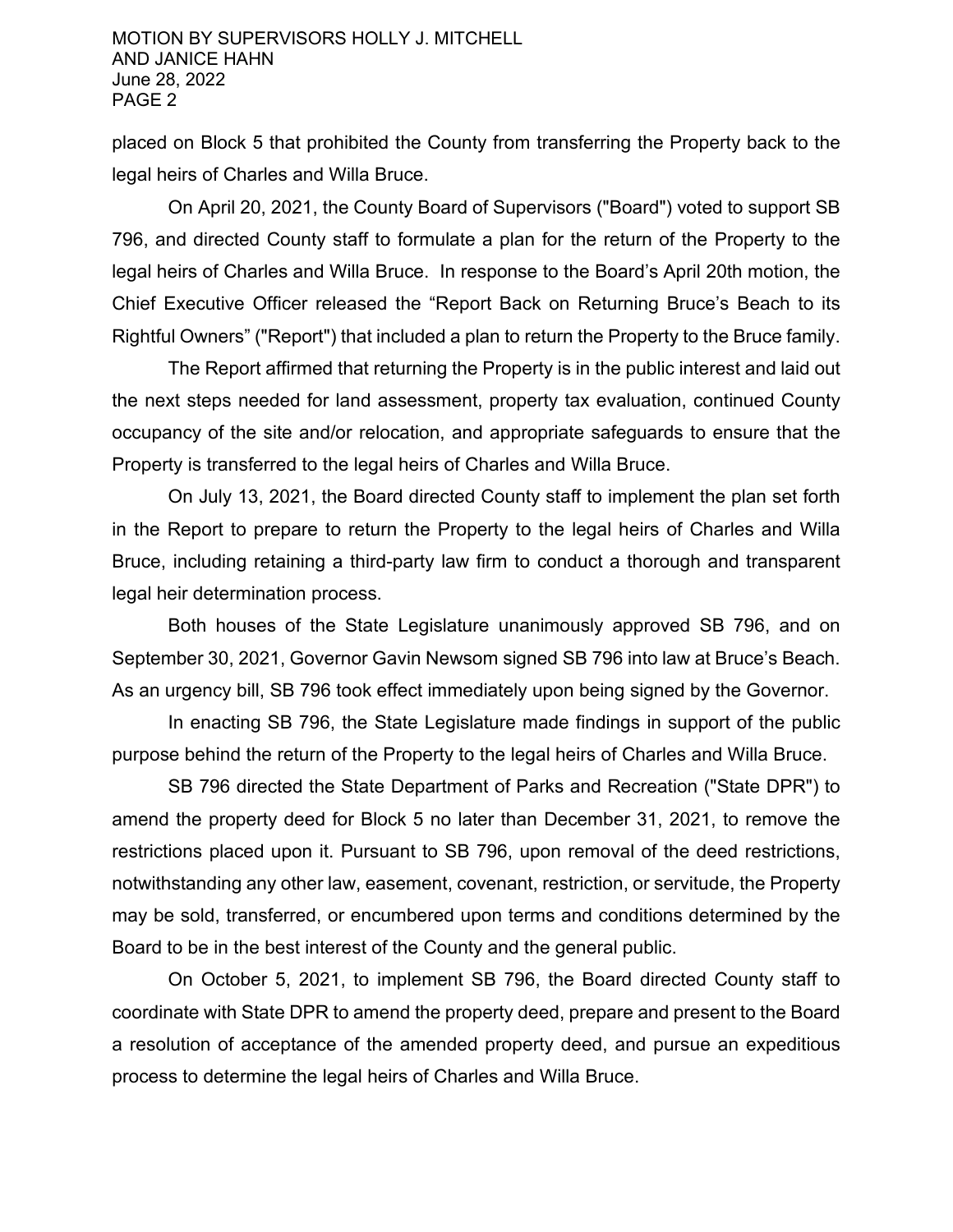On December 10, 2021, State DPR provided the County with an executed grant deed modification reflecting the removal of the restrictions, as authorized by SB 796. On December 21, 2021, the Board adopted a resolution approving and authorizing acceptance of the grant deed modification, giving the County the authority to transfer the Property.

On April 14, 2022, the Honorable Mitchell Beckloff upheld the County's proposed return of the Property to the legal heirs of Charles and Willa Bruce in the matter of *Ryan v. Los Angeles County Board of Supervisors* (Los Angeles Superior Court Case No. 21STCV38353), finding that: "where the appropriation of public funds and/or property is to address and/or remedy racial discrimination committed by government, it serves a public purpose." Judge Beckloff further found that: "redressing past acts of discrimination as well as preventing such acts in the future benefits the whole of the community and its general welfare . . .," and that "the public purpose served by SB 796 is direct and substantial."

On May 26, 2022, the County completed the legal heir determination process, which confirmed that Marcus and Derrick Bruce, the great-grandsons of Charles and Willa Bruce, are their legal heirs. Marcus and Derrick Bruce have caused the formation of Bruce Family LLC to hold the Property upon transfer by the County.

County staff has negotiated a transfer agreement to return the Property to the Bruces ("Transfer Agreement"), and a 24-month lease agreement, with an annual rent of \$413,000 plus responsibility for all operation and maintenance costs, to lease the Property back to the County ("Lease Agreement"). The Lease Agreement includes the Bruces' right to require the County to acquire the Property within a certain timeframe, and the County's right to require the Bruces' to sell the Property to the County within a certain timeframe, for a purchase price not to exceed \$20 million. The annual rental amount is supported by an economic analysis. The purchase price has been confirmed by appraisals to be equivalent to or less than fair market value.

The Transfer Agreement will accomplish the objective of this Board and SB 796 to rectify the historic injustice that was done to the Bruce family by returning the Property to the legal heirs of Charles and Willa Bruce. The Lease Agreement will allow the Bruce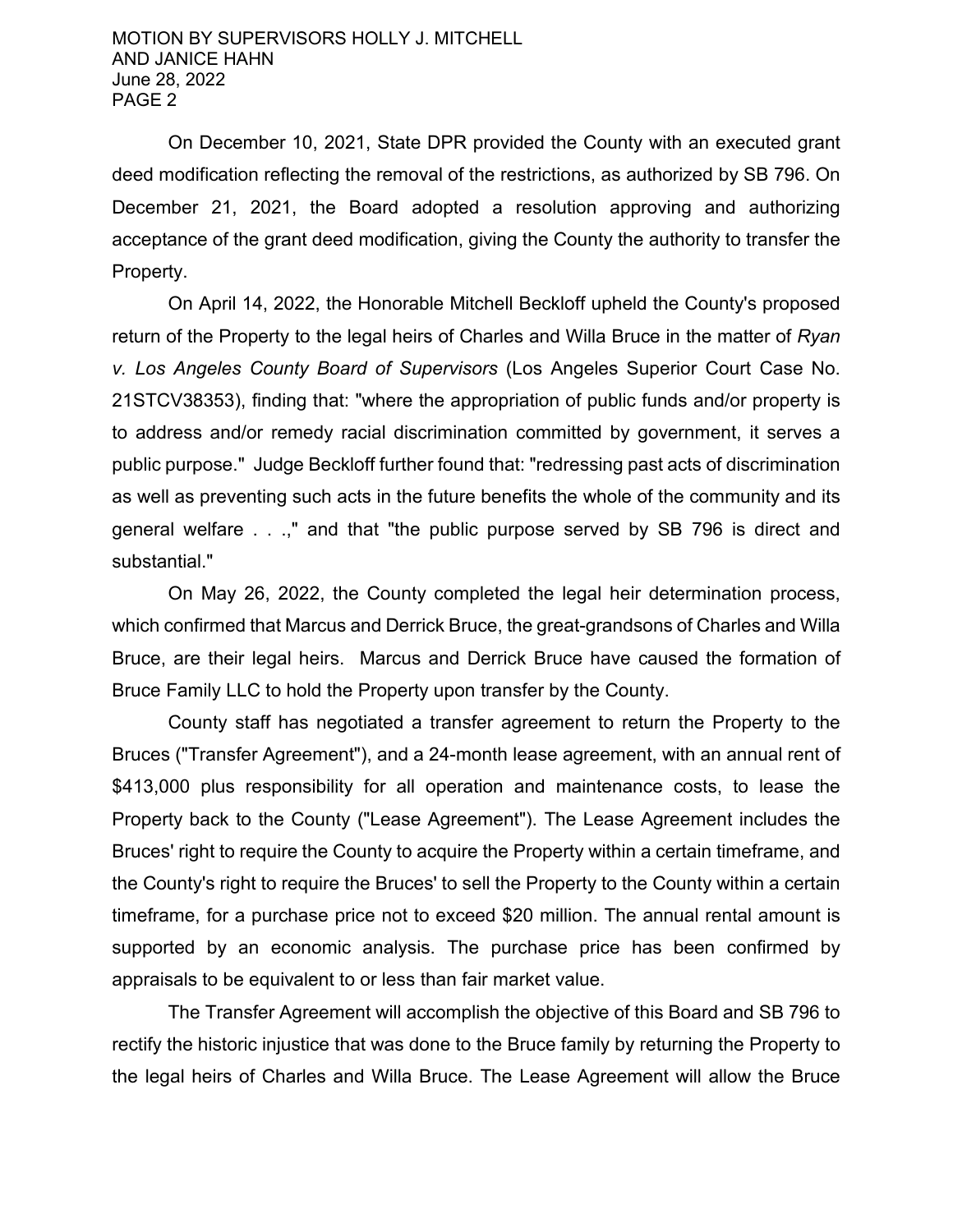family to realize the generational wealth previously denied them, while allowing the County's lifeguard operations to continue for the foreseeable future without interruption.

# **WE THEREFORE MOVE THAT THE BOARD OF SUPERVISORS:**

- 1. Find that the proposed transfer, lease back, and repurchase of Lots 8 and 9 of Peck's Manhattan Beach Tract, Block 5 (the "Property") is not a project under the California Environmental Quality Act ("CEQA") because they are activities that are excluded from the definition of a project by section 21065 of the California Public Resources Code and section 15378(b) of the State CEQA Guidelines, as the actions involve organizational and administrative activities of government that will not result in direct or indirect physical changes in the environment. The proposed transfer, lease back, and repurchase of the Property also is exempt from CEQA pursuant to State CEQA Guidelines section 15061(b)(3) because it can be seen with certainty that the actions will not have a significant adverse impact on the environment. In the alternative, the proposed transfer, lease back, and repurchase of the Property is categorically exempt from CEQA pursuant to State CEQA Guidelines section 15301 (Existing Facilities) and Class 1 of the County's Environmental Document Reporting Procedures and Guidelines, Appendix G, because there will be no or negligible expansion of use beyond that previously existing on the Property. In addition, based on the record, the proposed transfer, lease back, and repurchase of the Property will comply with all applicable regulations, and there are no cumulative impacts, unusual circumstances, damage to scenic highways, listing on hazardous waste site lists compiled pursuant to Government Code section 65962.5, or indication that it may cause a substantial adverse change in the significance of a historical resource that would make the exemption inapplicable. Upon approval, the Chief Executive Office (CEO) will file a Notice of Exemption ("Notice") with the County Clerk pursuant to section 21152 of the Public Resources Code and will post the Notice to the County's website pursuant to section 20192.2 of the Public Resources Code.
- 2. Adopt the resolution making findings in support of, and approving and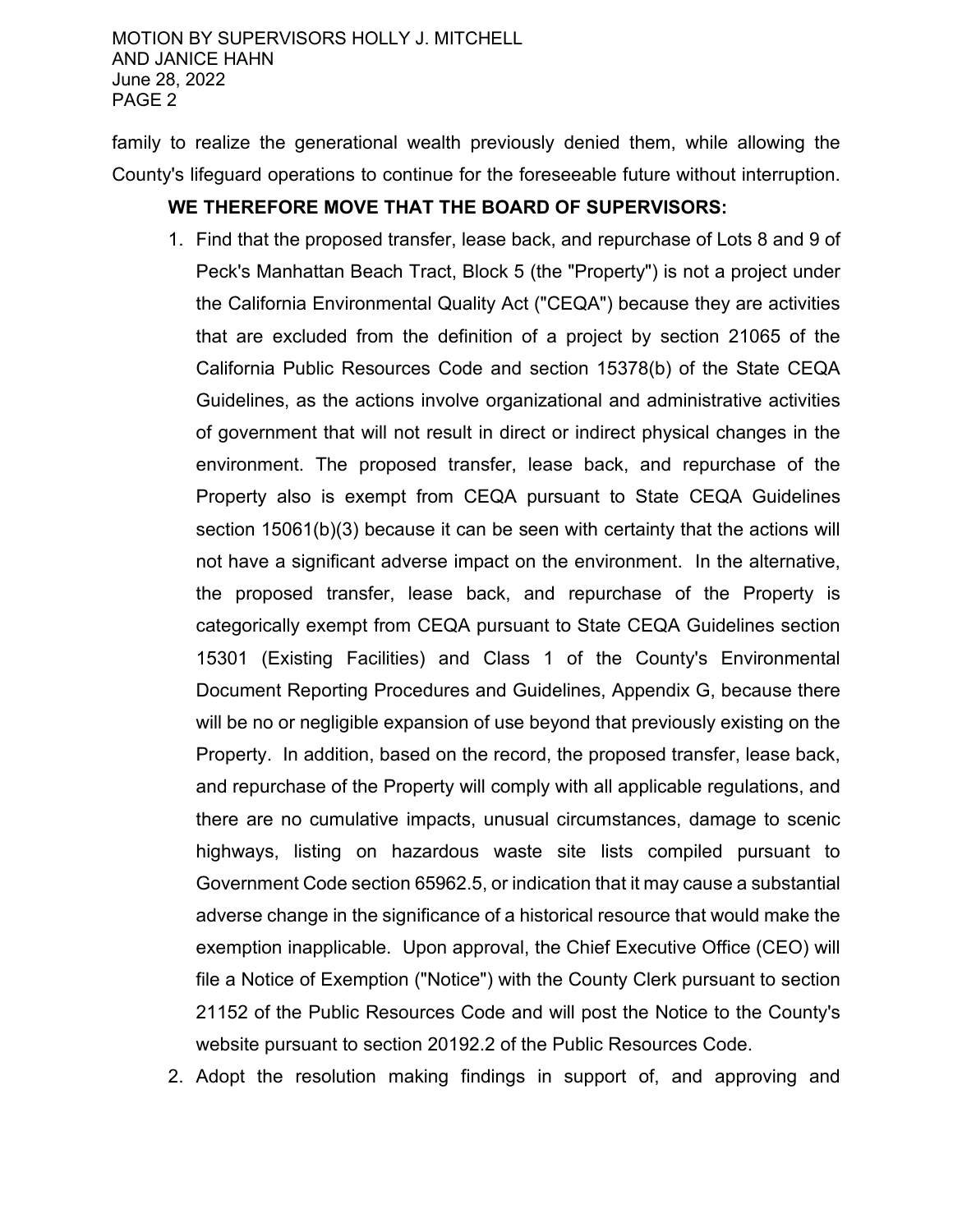authorizing, the return of the Property to the legal heirs of Charles and Willa Bruce (Attachment A).

- 3. Pursuant to Senate Bill ("SB") 796, approve and authorize the transfer of the Property to Bruce Family LLC, and delegate authority to the Chair of the Board of Supervisors ("Chair") to execute the Transfer Agreement between the County and Bruce Family LLC (Attachment B) and any ancillary deed or agreement, approved as to form by County Counsel, necessary to effectuate the terms of the Transfer Agreement, including the payment of any associated transaction costs.
- 4. Pursuant to SB 796, approve and authorize the lease back of the Property from Bruce Family LLC, and delegate authority to the Chair to execute the Lease Agreement between the County and Bruce Family LLC (Attachment C) with annual rent of \$413,000, and any ancillary deed or agreement, approved as to form by County Counsel, necessary to effectuate the terms of the Lease Agreement, including for the repurchase of the Property for a purchase price not to exceed \$20 million plus any associated transaction costs.
- 5. Approve and establish the proposed Bruce's Beach, Capital Project (C.P.) No. 70033 in the amount of \$21,500,000.
- 6. Approve the attached appropriation adjustment to transfer \$21,500,000 from the Provisional Financing Uses budget unit to Bruce's Beach, C.P. No. 70033.
- 7. Pursuant to SB 796, delegate authority to the CEO, or her designee, to take any action, and approve and execute any ancillary escrow documents, approved as to form by County Counsel, that are necessary to effectuate the closing of the transactions contemplated by the terms of the Transfer Agreement and Lease Agreement.

# # #

(FM/IG/CG/KiS)